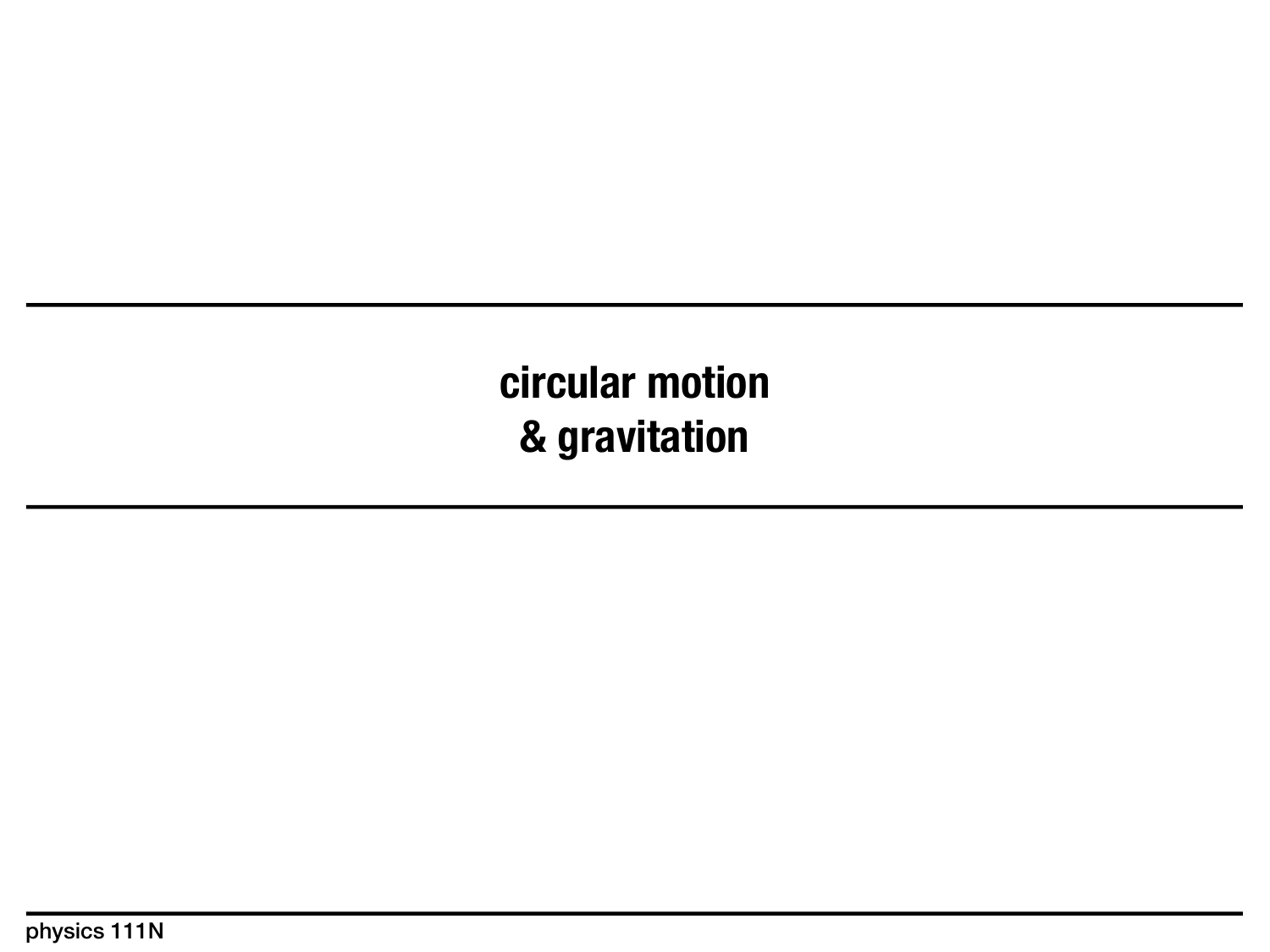

an object moving around a circle at a constant rate

must have an acceleration always perpendicular to the velocity (else the speed would change)

the velocity is clearly tangent to the circle (or it would move off the circle)

hence the acceleration points always toward the center of the circle - "centripetal acceleration"

$$
a_{\rm rad}=\frac{v^2}{r}
$$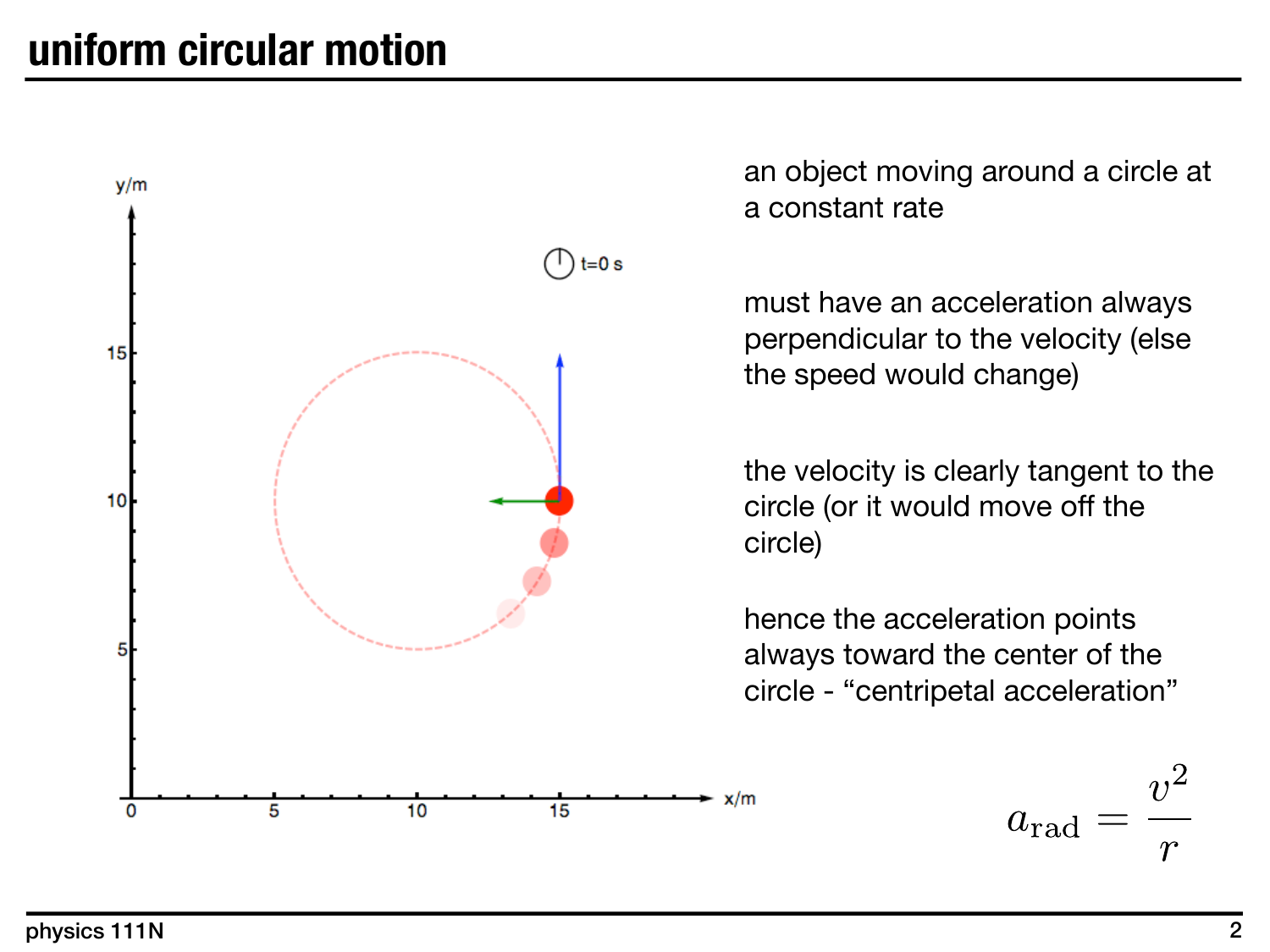#### **circular motion**

 $\rightarrow$  velocity is tangent to the curve - can see it by cutting the rope

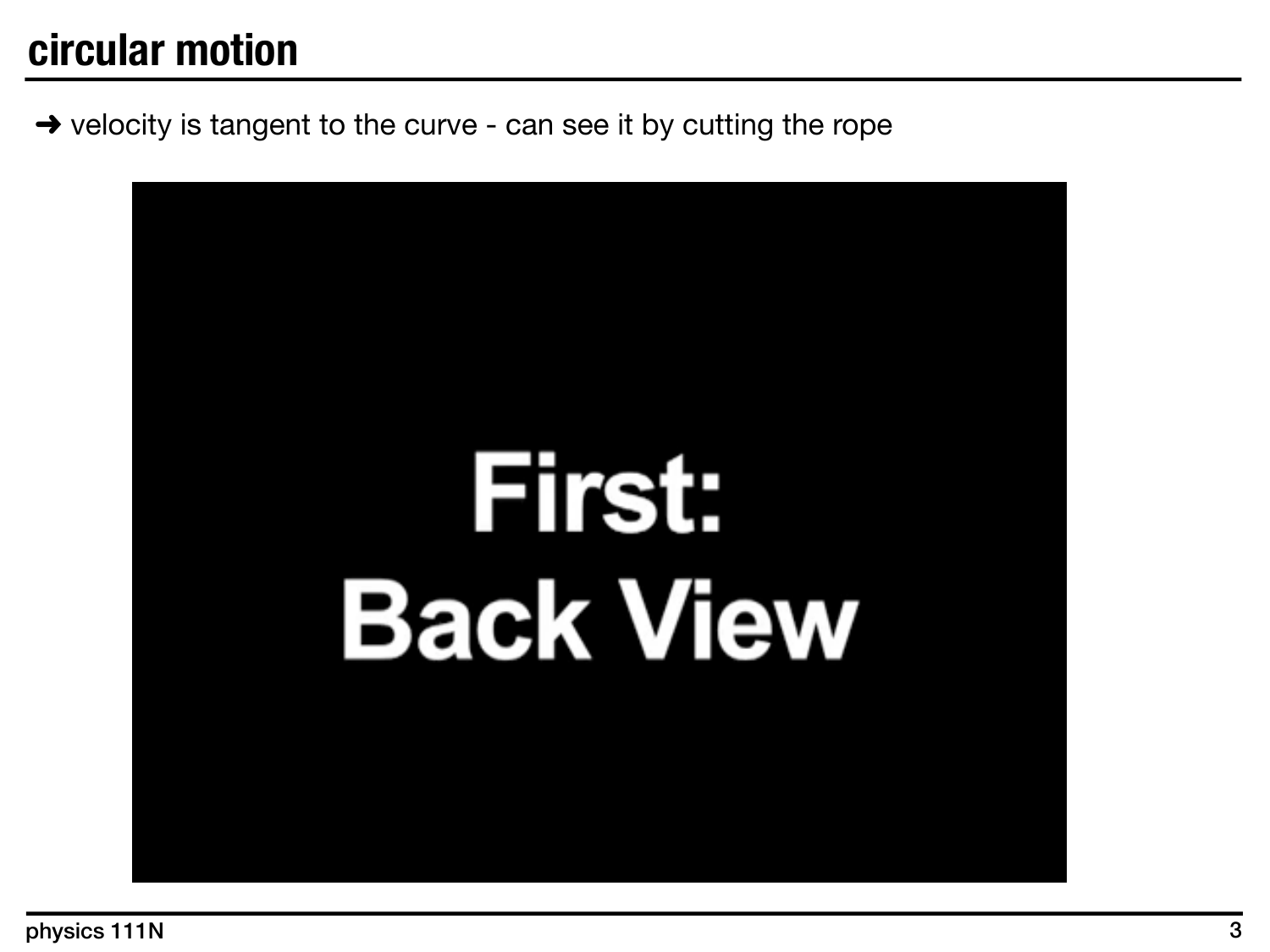# **uniform circular motion**

- $\rightarrow$  acceleration is of constant magnitude and directed toward the circle's center
	- $\rightarrow$  something must provide the force

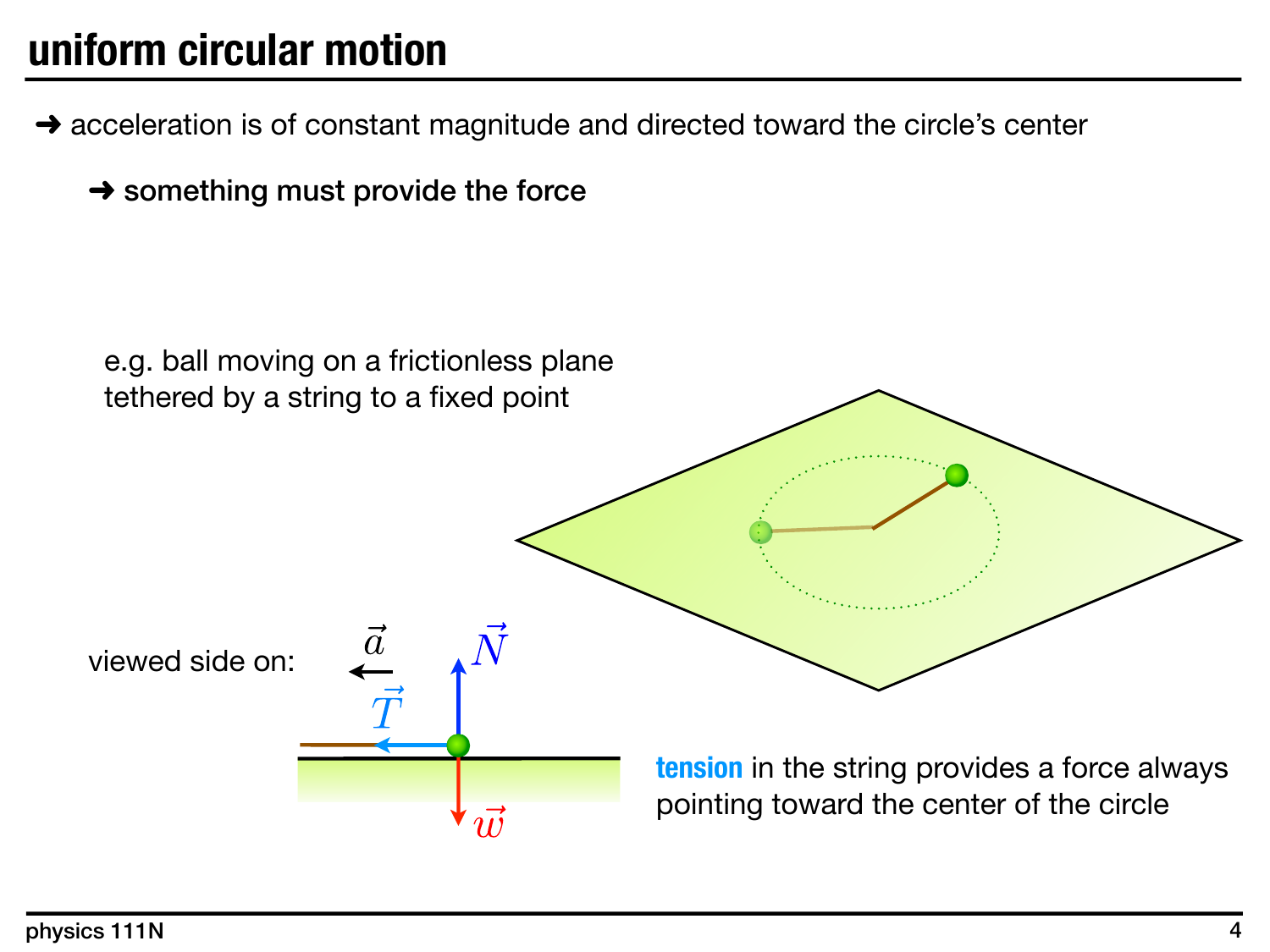# **uniform circular motion**

- $\rightarrow$  acceleration is of constant magnitude and directed toward the circle's center
	- $\rightarrow$  something must provide the force



the horizontal component of **tension** in the string provides a force always pointing toward the center of the circle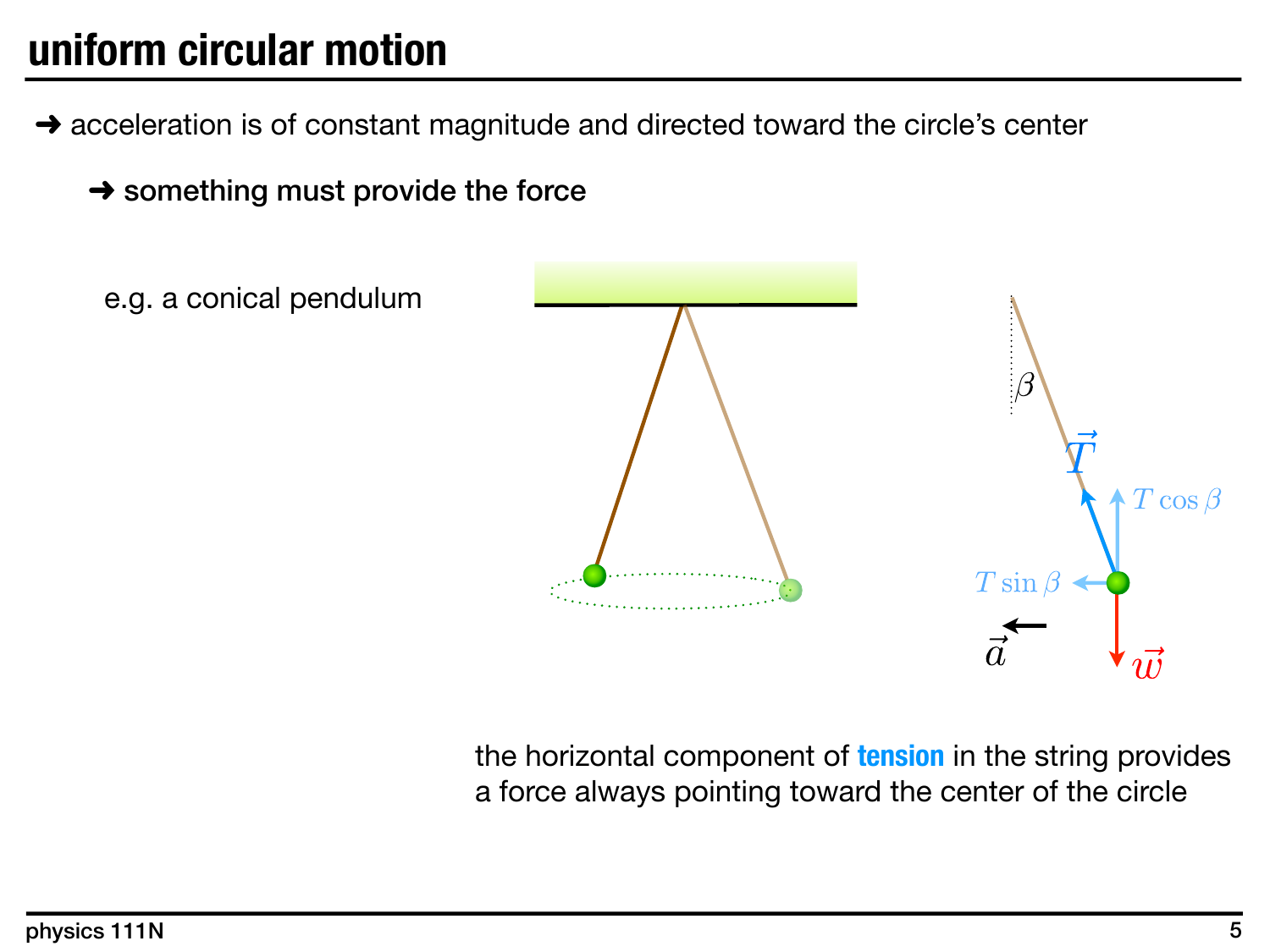## **uniform circular motion**

- $\rightarrow$  acceleration is of constant magnitude and directed toward the circle's center
	- $\rightarrow$  something must provide the force
		- e.g. car rounding a curve



**friction** between tires & road provides a force pointing toward the center of the circle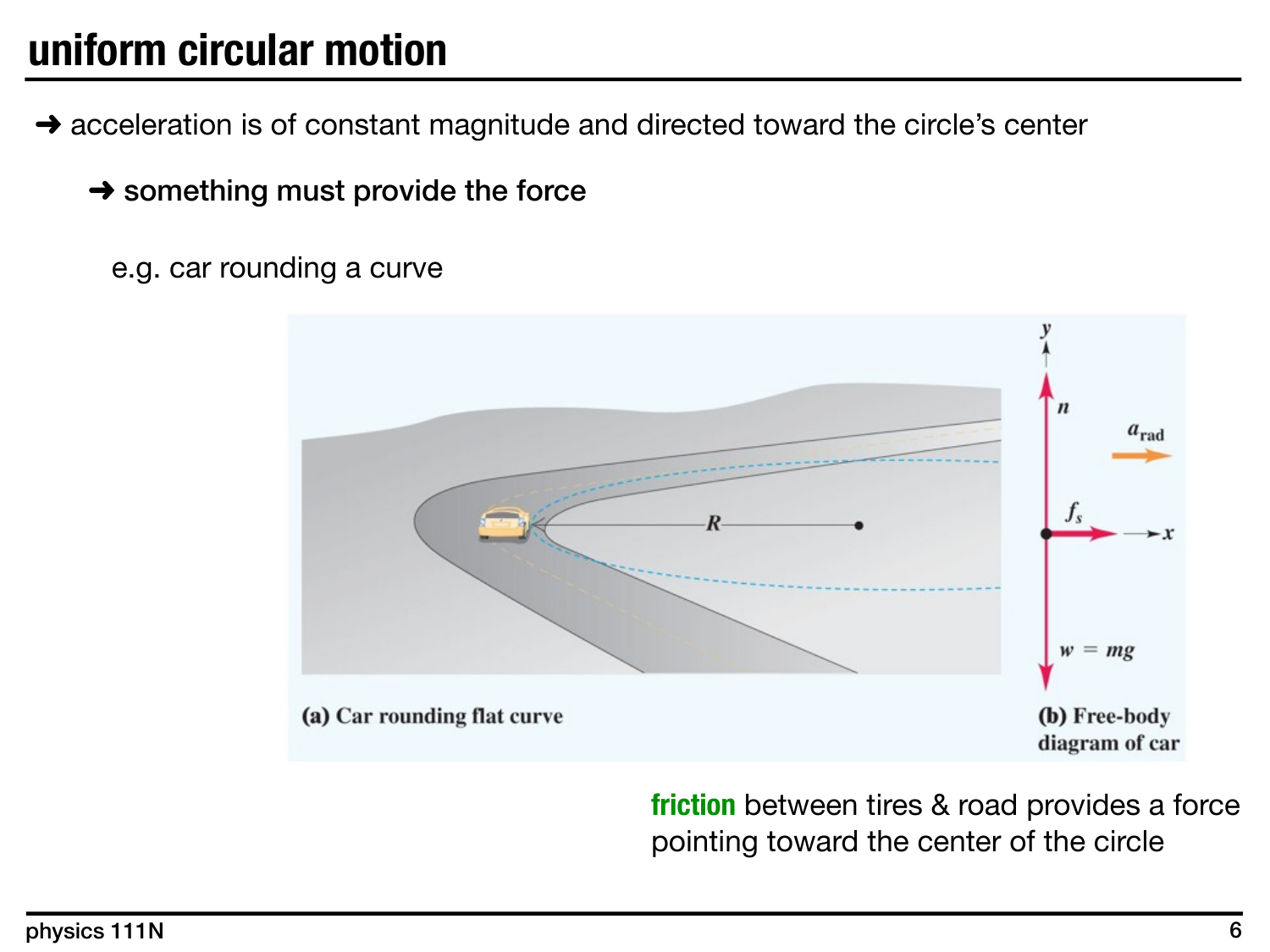# **in orbit**

the Earth is in an orbit around the Sun that is very close to a circle

but there is no string joining the Earth to the Sun nor is there anything to have friction against

what force is holding the Earth in a circular orbit?



# **gravity**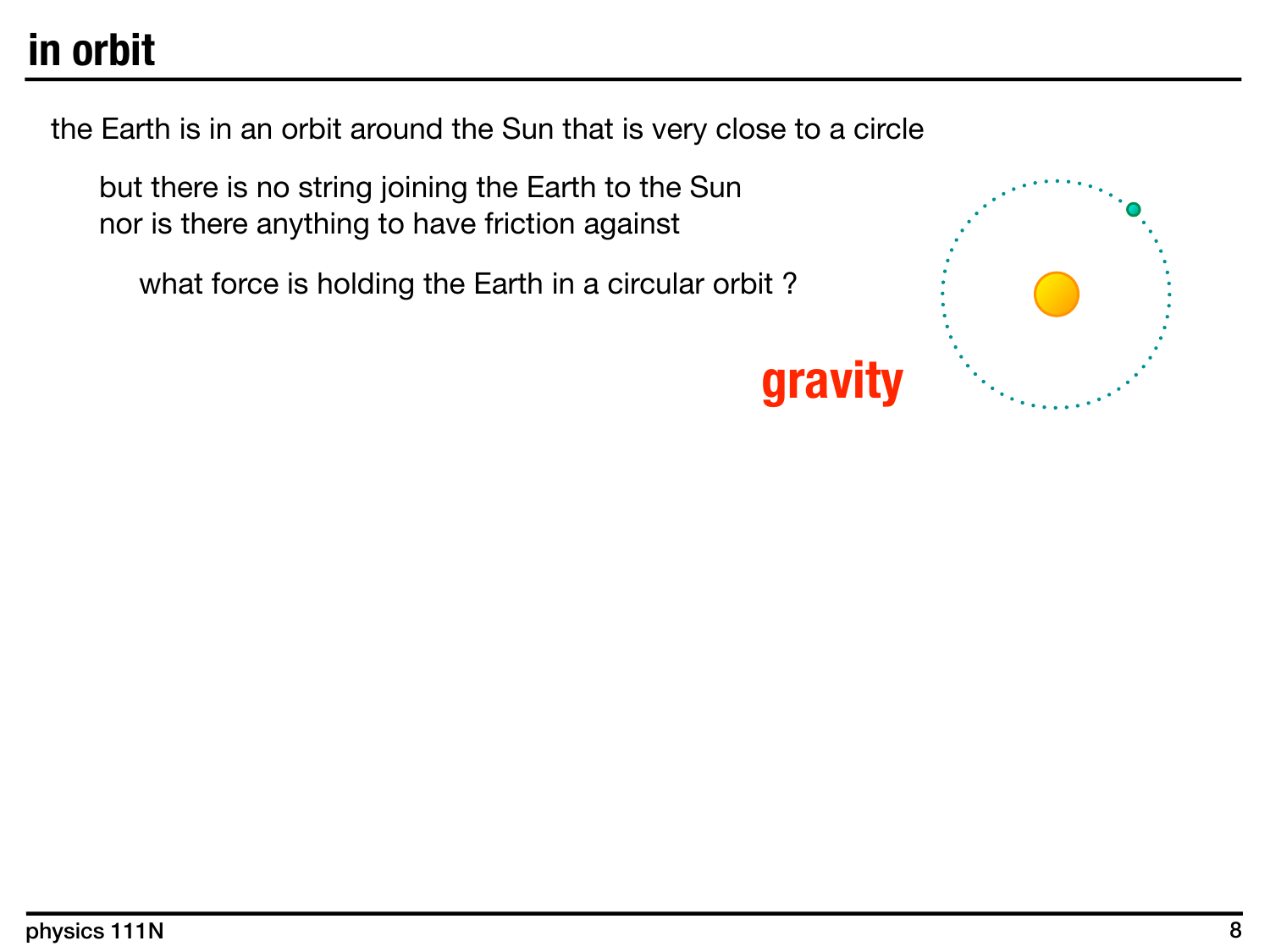## **Newton's law of Gravitation**

From astronomical observations and precise lab measurements we infer that the force of gravity between two bodies of mass  $m_1$  and  $m_2$  whose centers are separated by a distance *r* is

$$
F_{\rm g}=G\frac{m_1m_2}{r^2}
$$



where there is a universal constant that controls the strength of gravitational attraction

$$
G = 6.674 \times 10^{-11} \,\mathrm{Nm}^2/\mathrm{kg}^2
$$

*notice Newton's third law at work here*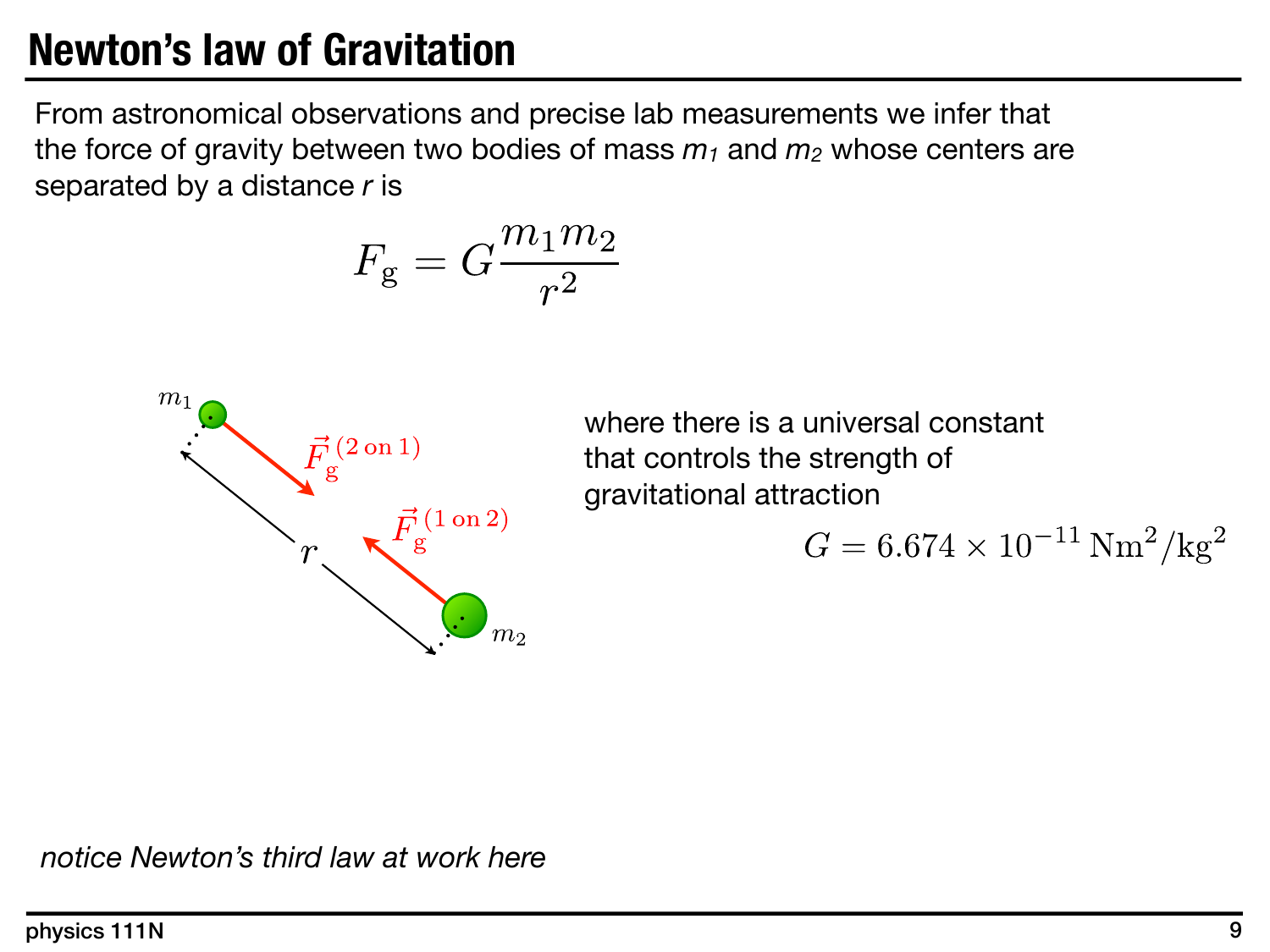# **the scale of gravitation**

Consider two spheres having mass 5.00 g and 1.00 kg whose centers are separated by 10.00 cm. Two such spheres could be used in a lab experiment called a Cavendish balance.



$$
F_{\rm g} = 6.674 \times 10^{-11} \,\text{Nm}^2/\text{kg}^2 \frac{5.00 \times 10^{-3} \,\text{kg} \times 1.00 \,\text{kg}}{(10.00 \times 10^{-2} \,\text{m})^2}
$$
  
= 33.37 × 10<sup>-11-3+2</sup> N  
= 3.34 × 10<sup>-11</sup> N the force is extremely small !

gravity is a very weak force, but it always adds up - the more mass a body has, the larger the gravitational pull it can exert on other masses

thus gravity becomes important if at least one of the two bodies under consideration is very massive e.g. the Earth & you

e.g. the Sun and the Earth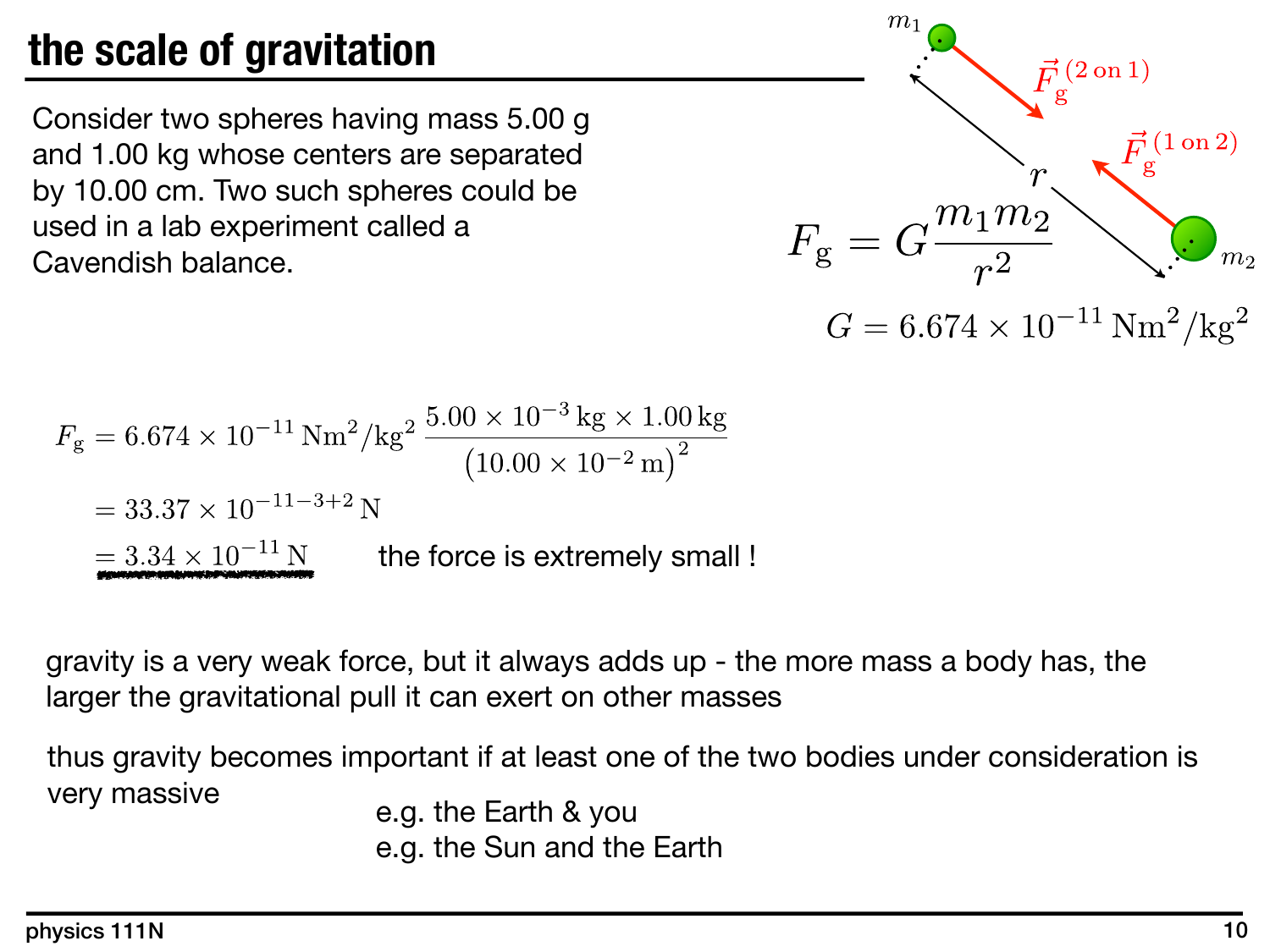## **weight**

recall that earlier we said that all objects free-fall with an acceleration of  $g=9.80$  m/s<sup>2</sup> due to their weight of magnitude *w*=*mg*

but now we have a more complete formalism for gravitation can we see where this comes from ?

gravitational force from the Earth on an object of mass *m* located close to the surface of the Earth,

but this is the **weight** force 
$$
w = mg = F_g
$$

thus  $g = \frac{G \cdot U E}{D^2}$  which is independent of the mass of the body & depends only on the mass and radius of the Earth

$$
F_{\rm g} = G \frac{m_1 m_2}{r^2} \sum_{m_2} \vec{F}_{\rm g}^{(2 \text{ on } 1)}
$$

$$
G = 6.674 \times 10^{-11} \text{ Nm}^2/\text{kg}^2
$$

$$
F_{\rm g}=G\frac{m\,m_E}{R_E^2}
$$

$$
Gm_E
$$
 which is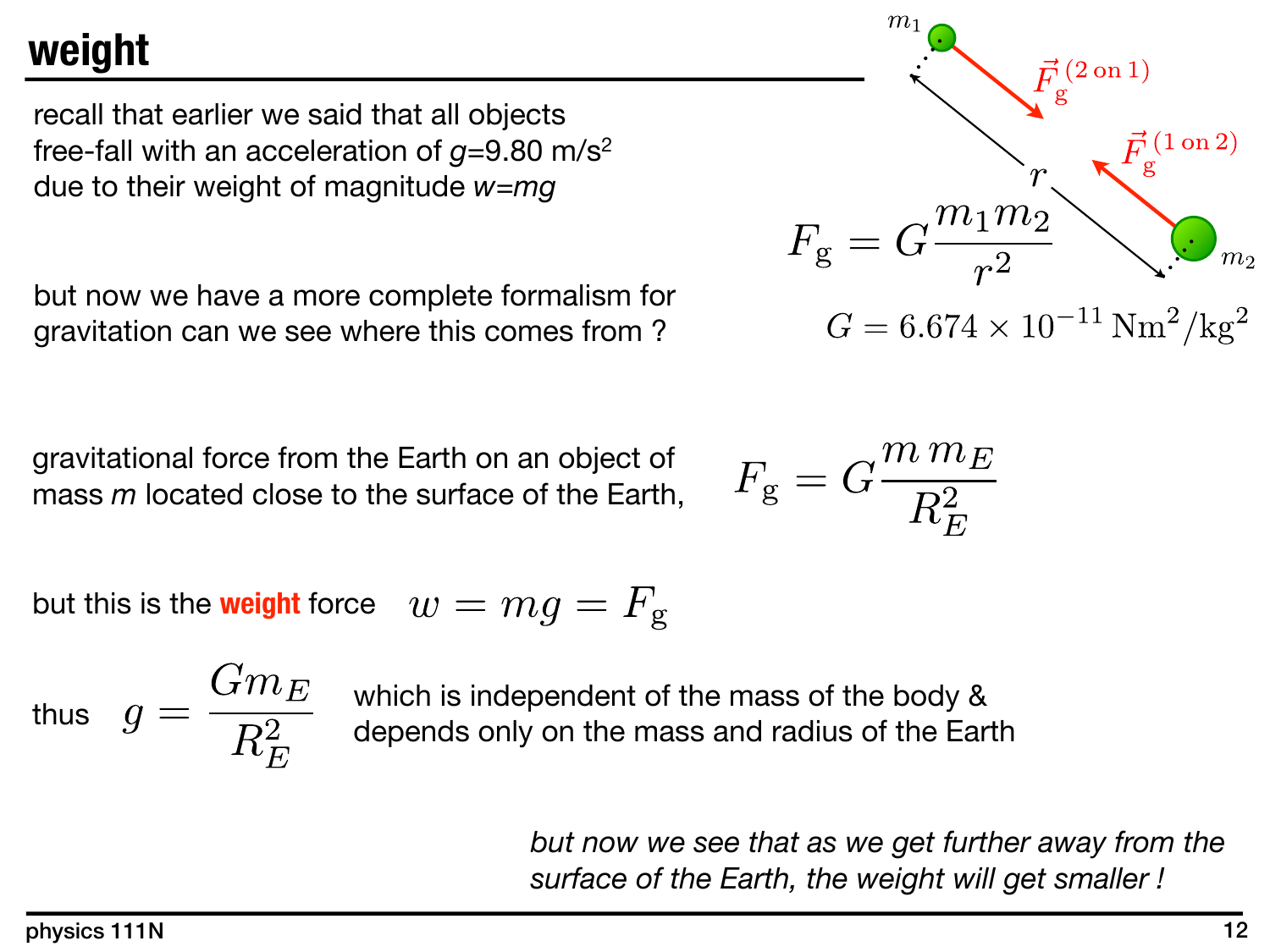#### **satellites**

the Earth orbits the Sun, the Moon orbits the Earth, GPS, TV, spy... satellites orbit the Earth ...

they are all examples of satellites where the only important force is gravitational attraction

**Moon**

**Earth**

so why doesn't the moon plummet toward the Earth given that it is accelerating toward it ?



 $G=6.674\times 10^{-11}\,\mathrm{Nm^2/kg^2}$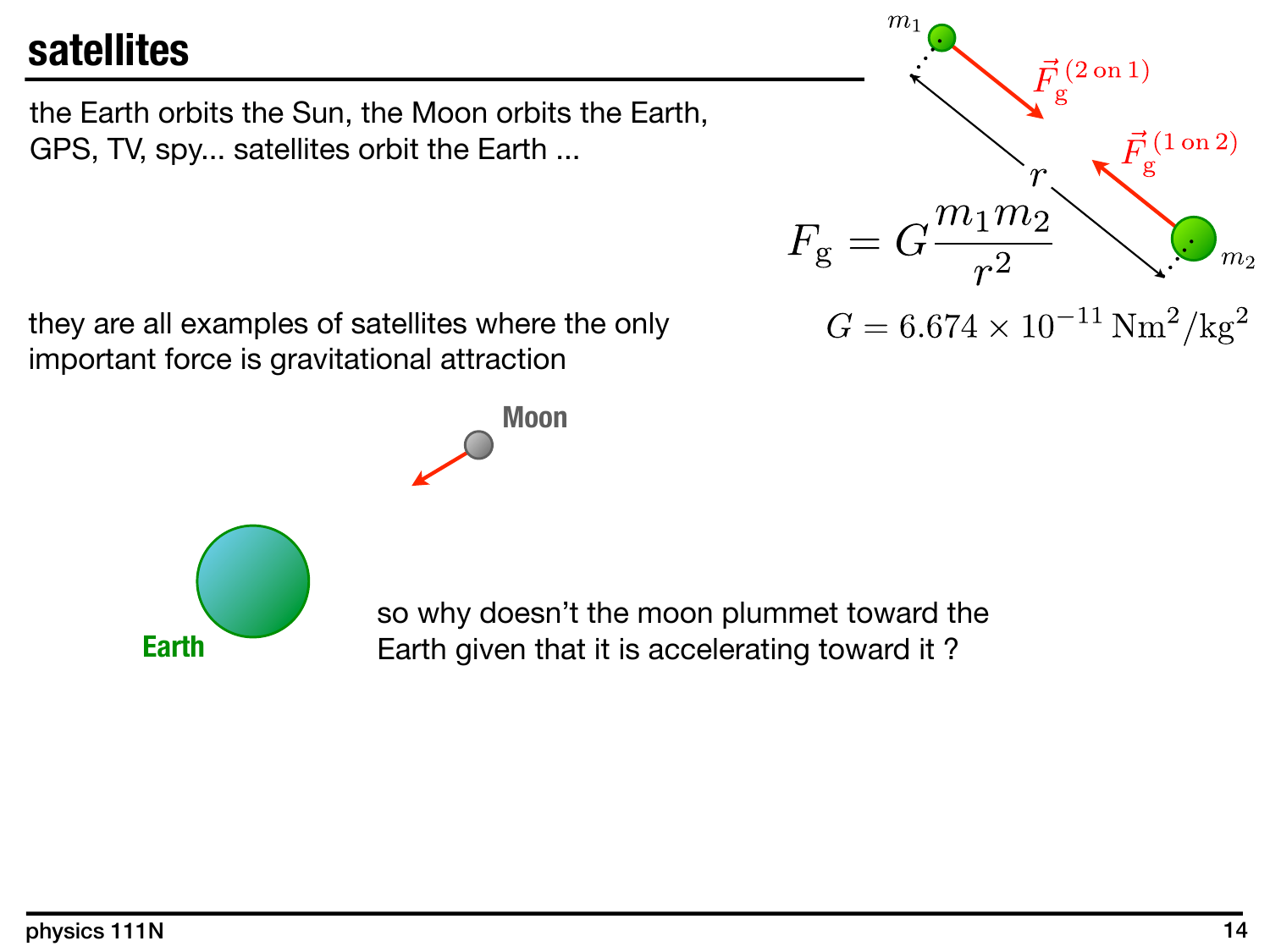## **satellites**

consider a 'thought' experiment where the moon got into its orbit by being launched from a huge platform

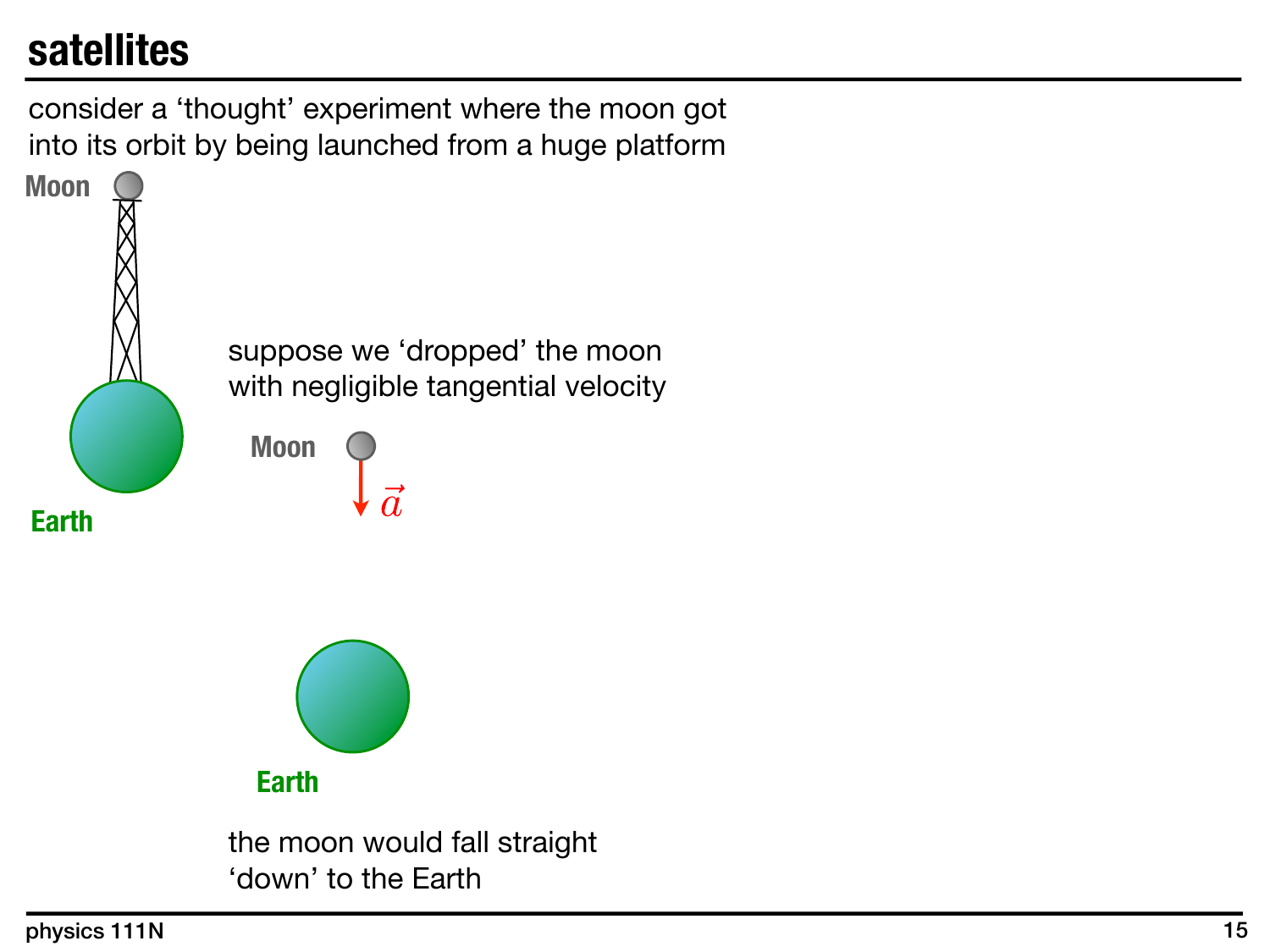## **satellites**

consider a 'thought' experiment where the moon got into its orbit by being launched from a huge platform

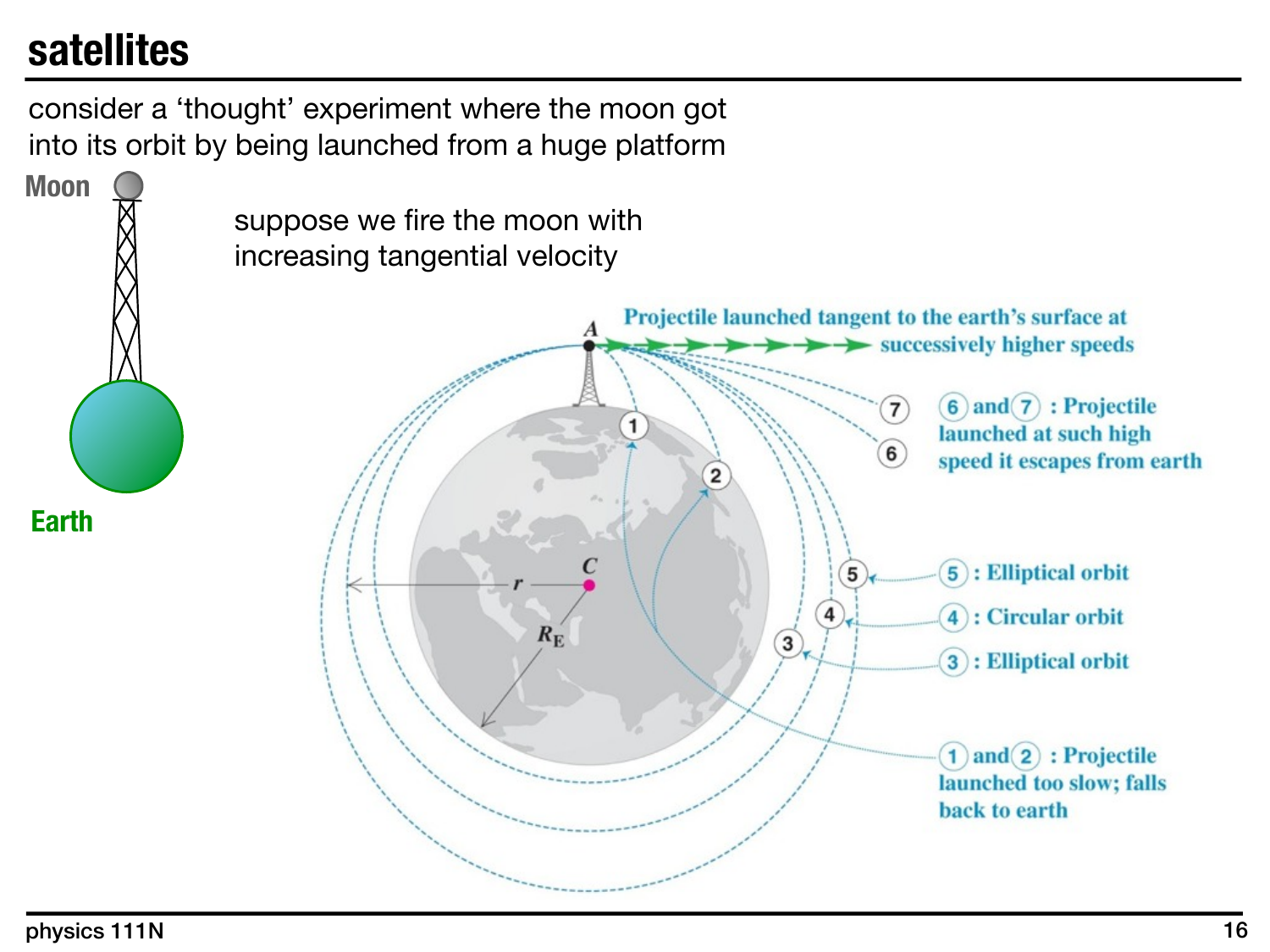# **satellite in a circular orbit**

suppose a satellite is found to be in a circular orbit, what do Newton's laws say about the motion ?

**forces:** (just gravity)

 $\sum \vec{F} = \vec{F}_{\mathrm{g}}$  directed radially inward  $F_g = G \frac{mM}{r^2}$ 

**acceleration:** (in circular motion)

$$
a_{\rm rad} = \frac{v^2}{r} \qquad \qquad G \frac{mM}{r^2} = m \frac{v^2}{r} \qquad \Longrightarrow \qquad v = \sqrt{\frac{GM}{r}}
$$

relation to the orbital period:

$$
v = \frac{2\pi r}{T} \qquad \Longrightarrow \ T = \frac{2\pi}{\sqrt{GM}} r^{3/2}
$$

 $\Omega$